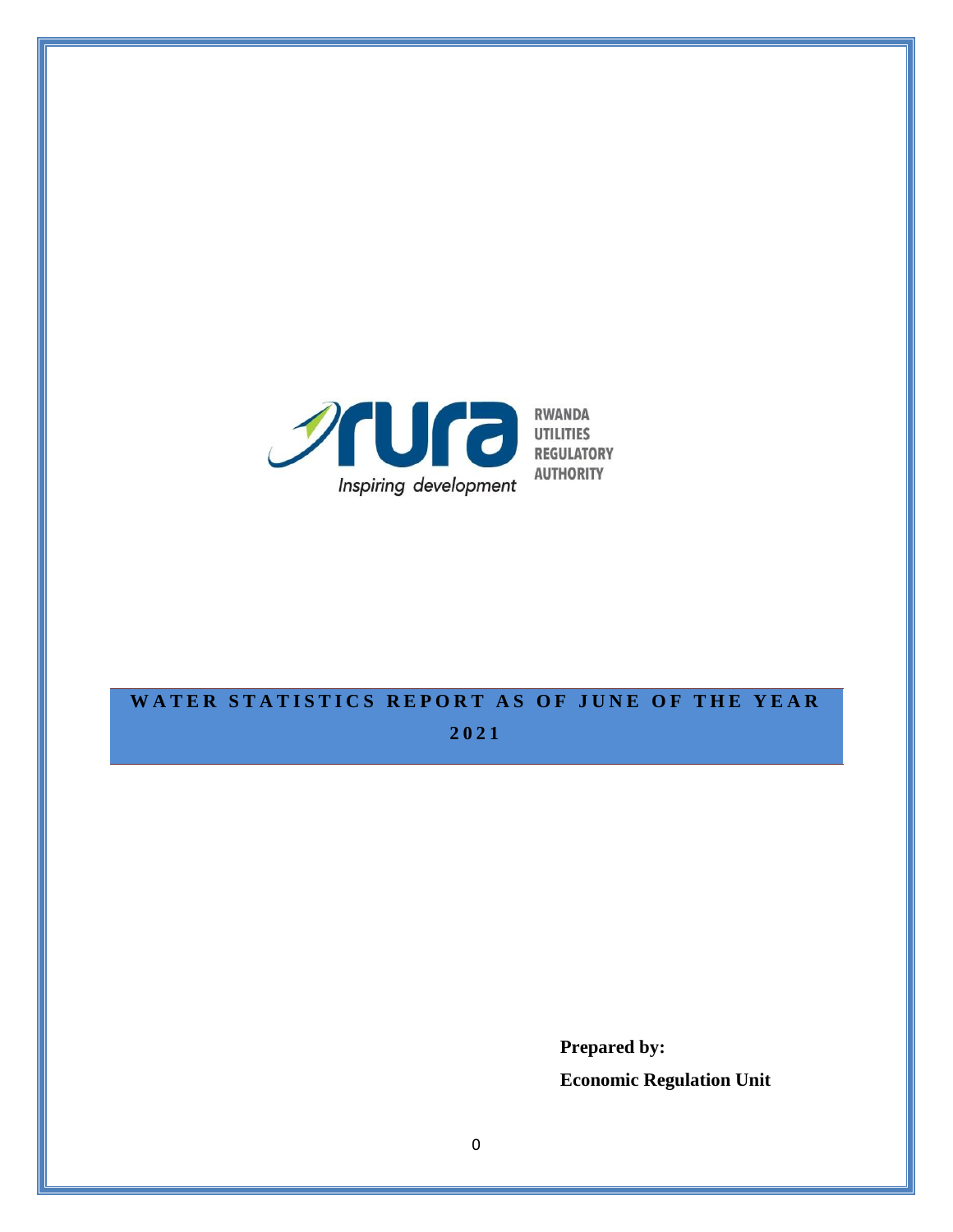## <span id="page-1-0"></span>**TABLE OF CONTENTS**

| 1.1.   |
|--------|
| 1.2.   |
| 1.3.   |
| 1.3.1. |
| 1.3.2. |
| 1.3.3. |
| 1.4.   |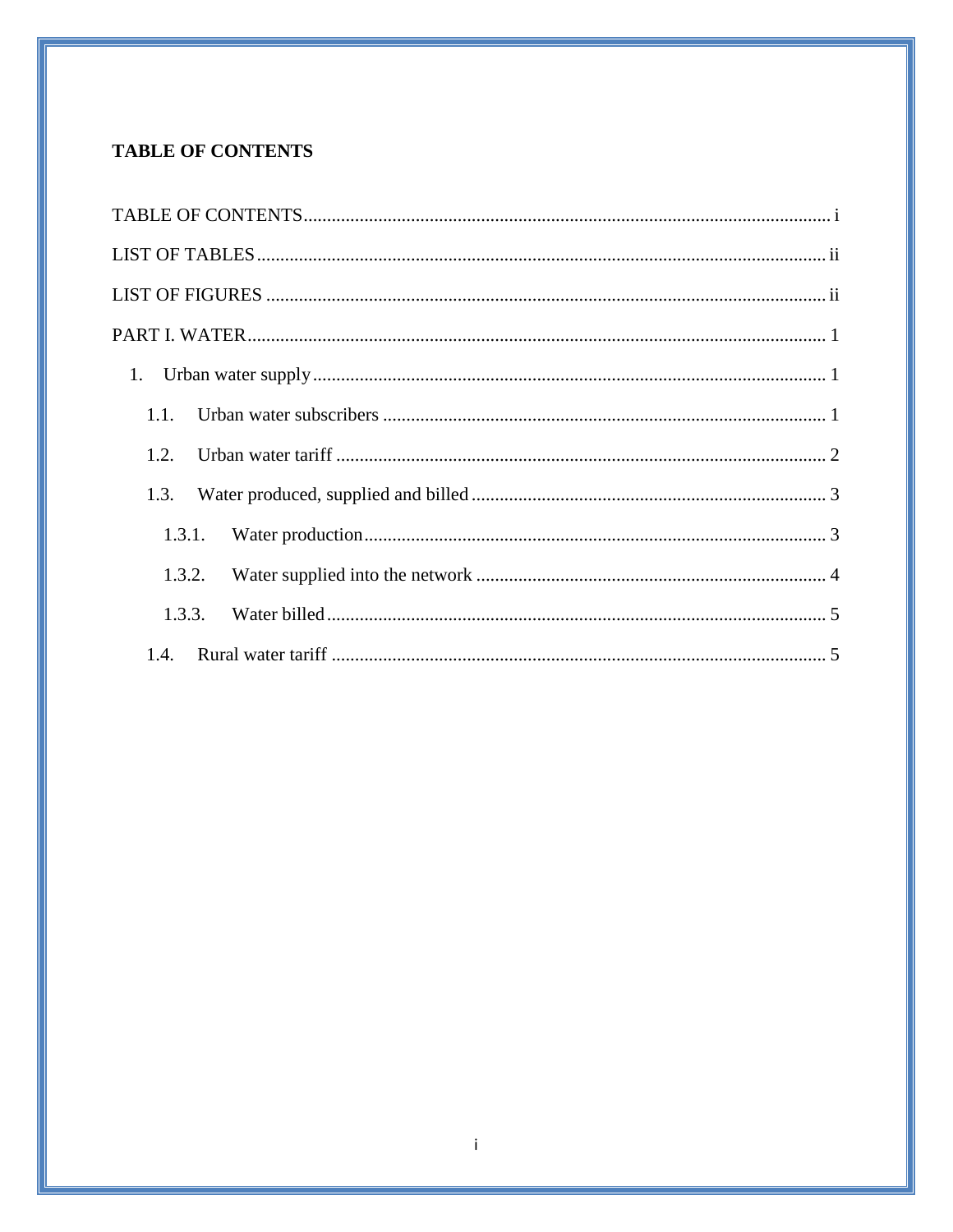## <span id="page-2-0"></span>**LIST OF TABLES**

| Table 3: Applicable tariff for WASAC customers by consumption block (VAT exclusive) 2 |  |
|---------------------------------------------------------------------------------------|--|
|                                                                                       |  |
|                                                                                       |  |
|                                                                                       |  |
|                                                                                       |  |

# <span id="page-2-1"></span>**LIST OF FIGURES**

<u> 1989 - Andrea Santa Andrea Andrea Andrea Andrea Andrea Andrea Andrea Andrea Andrea Andrea Andrea Andrea Andr</u>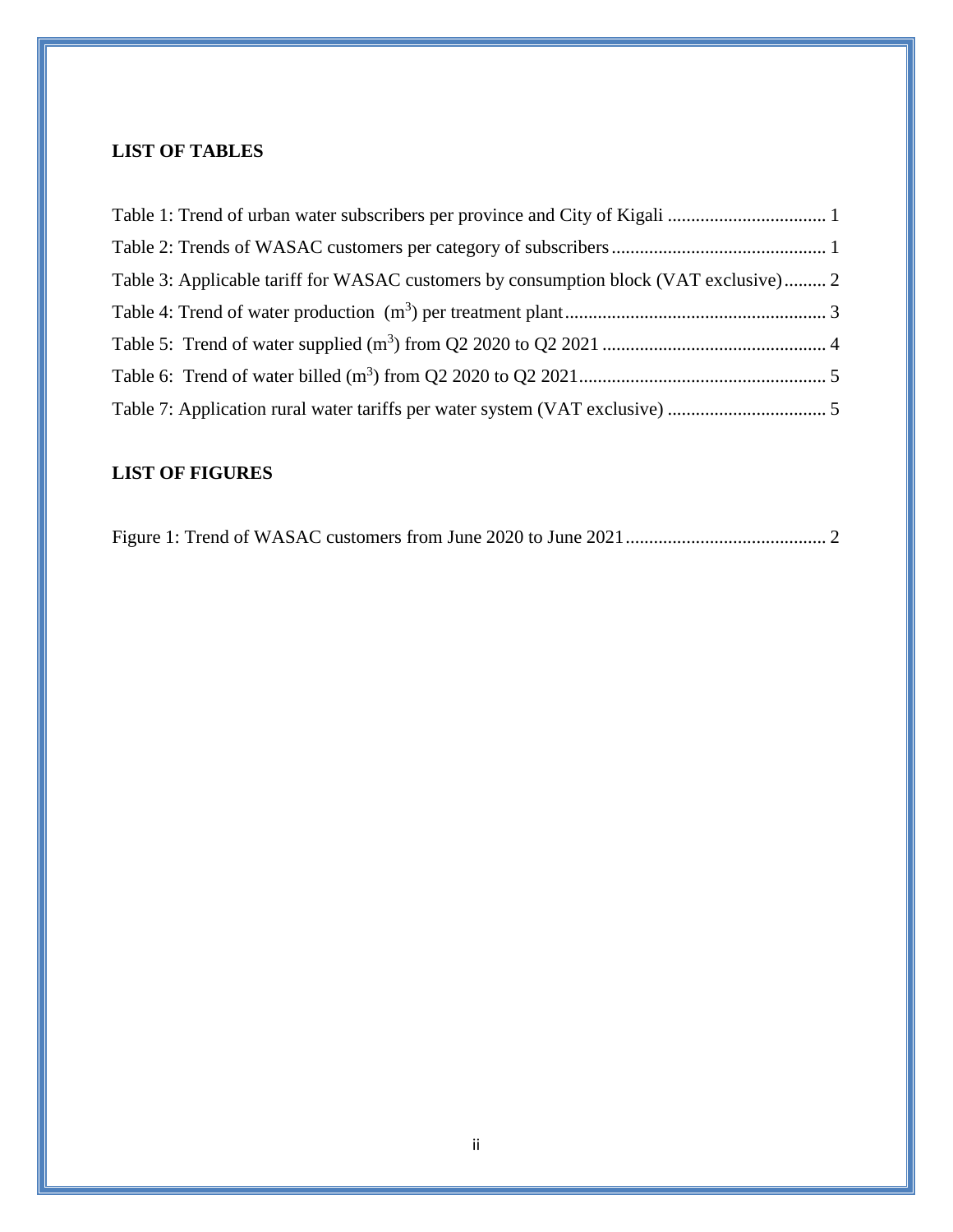#### <span id="page-3-0"></span>**PART I. WATER**

#### <span id="page-3-1"></span>**1. Urban water supply**

#### <span id="page-3-2"></span>**1.1.Urban water subscribers**

As of June 2021, the number of urban and peri-urban water subscribers served by WASAC Ltd increased to 263,344 from 246,941 connections recorded at the end of March 2021, which represents an increase of 6.6 percent. The 50.2% of these connections are in the City of Kigali while 49.8% of them are distributed in the provinces. This difference is mainly attributed to the fact that, some people and institutions in the provinces are served by Rural Water Service Providers.

| <b>Location</b>   | <b>March 2021</b> | <b>June 2021</b> | Variation $(\% )$ |
|-------------------|-------------------|------------------|-------------------|
| City of Kigali    | 126,103           | 132,198          | 4.8               |
| Southern province | 31,941            | 34,327           | 7.5               |
| Western province  | 22,962            | 27,180           | 18.4              |
| Northern province | 21,174            | 22,198           | 4.8               |
| Eastern province  | 44,761            | 47,441           | 6.0               |
| <b>Total</b>      | 246,941           | 263,344          | 6.6               |

<span id="page-3-3"></span>**Table 1: Trend of urban water subscribers per province and City of Kigali** 

**Source: WASAC reports**

At the end of June 2021, the 91.6% of urban water subscribers are in the category of residential, whereas the remaining 8.4% are in the category of non-residential, industrial, and public standpipes.

<span id="page-3-4"></span>

| Table 2: Trends of WASAC customers per category of subscribers |  |
|----------------------------------------------------------------|--|
|----------------------------------------------------------------|--|

| <b>Category of customers</b>   | <b>March 2021</b> | <b>June 2021</b> | Variation $(\% )$ |
|--------------------------------|-------------------|------------------|-------------------|
| <b>Residential connections</b> | 226,367           | 241,186          | 6.5               |
| Non-residential connections    | 15,244            | 15,807           | 3.7               |
| Industrial connections         | 261               | 289              | 10.7              |
| Public standpipes (BF)         | 5,069             | 6,062            | 19.6              |
| <b>Total</b>                   | 246,941           | 263,344          | 6.6               |

**Source: WASAC reports**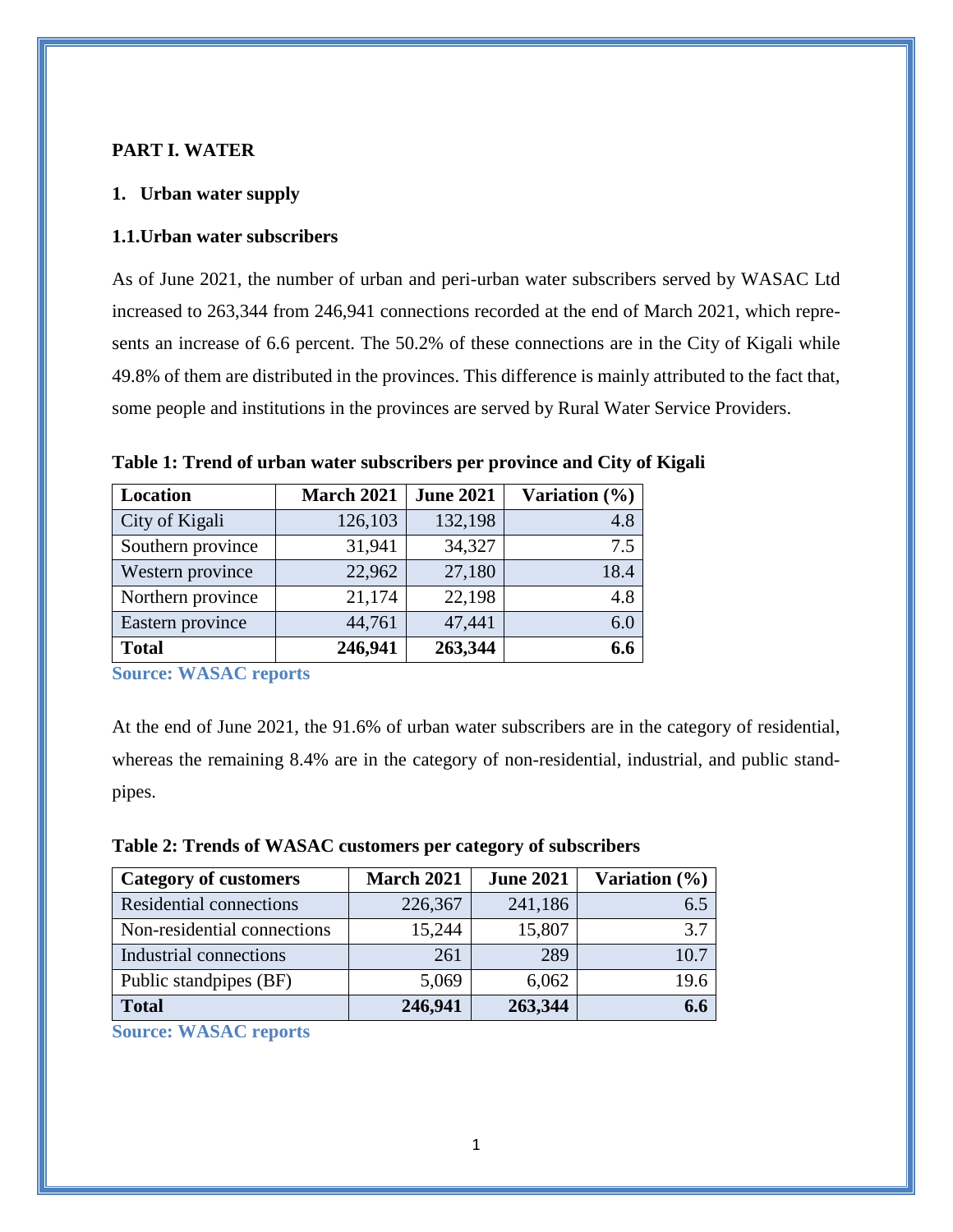At the end of June 2021, the number of connected customers increased to 263,344 from 230,190 recorded at the end of June of the year 2020, representing an increase of 14.4%.



<span id="page-4-2"></span>**Figure 1: Trend of WASAC customers from June 2020 to June 2021**

**Source: WASAC reports**

### <span id="page-4-0"></span>**1.2. Urban water tariff**

<span id="page-4-1"></span>

|  | Table 3: Applicable tariff for WASAC customers by consumption block (VAT exclusive) |  |  |  |
|--|-------------------------------------------------------------------------------------|--|--|--|
|--|-------------------------------------------------------------------------------------|--|--|--|

| <b>Customer category</b> | <b>Monthly consumption block</b> | Applicable tariff (Frw/m3) |
|--------------------------|----------------------------------|----------------------------|
| Public taps              | N/A                              | 323                        |
| Residential              | $0-5m3$                          | 340                        |
|                          | $6 - 20m3$                       | 720                        |
|                          | $21 - 50m3$                      | 845                        |
|                          | $> 50 \text{ m}$ 3               | 877                        |
| Non Residential          | $0-50m3$                         | 877                        |
|                          | $> 50 \text{ m}$ 3               | 895                        |
| Industries               | N/A                              | 736                        |

**Source: Board [Decision N°001/BD/WAT/RURA/2019](https://www.rura.rw/fileadmin/Documents/Water/Board%20Decisions/Board_Decision_For_Urban_Water_End_User_tariffs.pdf)**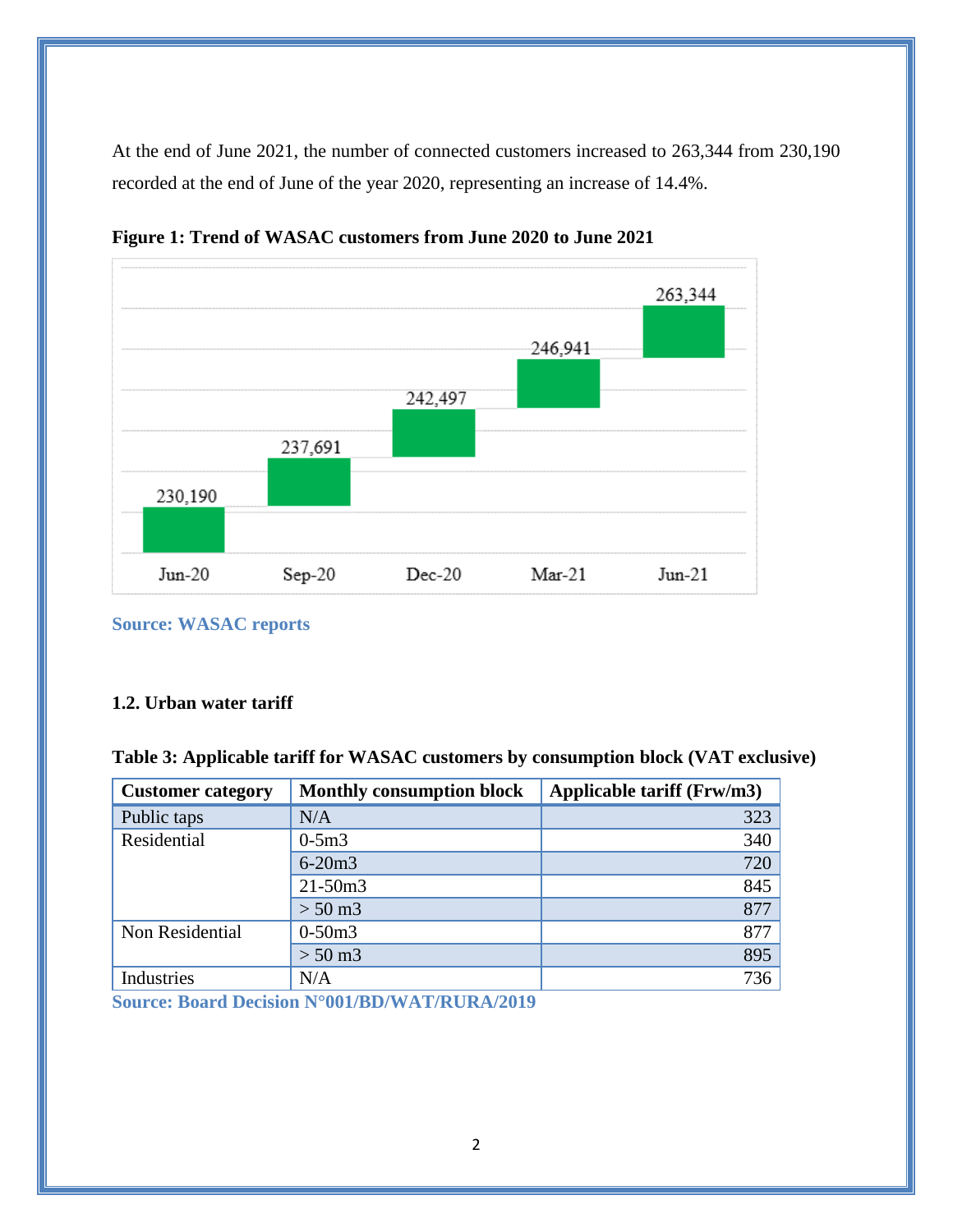### <span id="page-5-0"></span>**1.3. Water produced, supplied and billed**

## <span id="page-5-1"></span>**1.3.1. Water production**

During this quarter under review, the total quantity of water produced by WASAC Ltd for suppling in its service area stood at 15.8 million cubic meters compared to 12.9 million cubic meters reported in Q2 2020. The below table shows the trend of water produced from Q2 2020 to Q2 2021 by water treatment plant.

| <b>Name of WTP</b> | Q2 2020    | Q3 2020    | Q4 2020    | Q1 2021    | Q2 2021    |
|--------------------|------------|------------|------------|------------|------------|
| Kanyonyomba        | 167,130    | 288,434    | 272,804    | 246,515    | 249,827    |
| Kanyabusage        | 118,253    | 122,518    | 120,197    | 117,741    | 117,873    |
| Gisuma             | 131,362    | 136,645    | 132,967    | 128,680    | 128,099    |
| Shyogwe-Mayaga     | 153,898    | 147,375    | 151,037    | 163,467    | 154,303    |
| Nyamabuye          | 152,579    | 167,933    | 182,782    | 188,189    | 174,628    |
| Rwasaburo          | 163,836    | 191,146    | 159,591    | 160,767    | 170,002    |
| Gihuma             | 315,132    | 350,481    | 345,183    | 348,669    | 365,775    |
| Ngenda             | 304,660    | 314,748    | 304,768    | 294,171    | 278,056    |
| Mpanga             | 273,614    | 317,354    | 330,040    | 301,961    | 337,805    |
| Cyunyu             | 211,179    | 210,549    | 186,187    | 212,456    | 391,797    |
| Kadahokwa          | 475,587    | 513,682    | 531,916    | 516,694    | 545,329    |
| Muhazi             | 495,837    | 529,826    | 532,565    | 546,632    | 600,194    |
| Mutobo             | 638,450    | 671,430    | 679,530    | 677,900    | 724,340    |
| Nyagatare          | 570,415    | 779,818    | 702,130    | 760,341    | 758,986    |
| Gihira             | 722,436    | 747,499    | 704,215    | 790,367    | 861,742    |
| Karenge            | 1,378,721  | 1,367,279  | 1,329,837  | 1,353,355  | 1,276,158  |
| Kimisagara         | 1,568,163  | 2,124,225  | 2,265,537  | 2,311,411  | 2,255,925  |
| <b>Nzove</b>       | 5,137,402  | 5,757,328  | 5,360,790  | 5,055,352  | 4,852,349  |
| Kanzenze           |            |            |            | 504,681    | 1,571,642  |
| <b>Total</b>       | 12,978,654 | 14,738,270 | 14,292,076 | 14,679,349 | 15,814,830 |

<span id="page-5-2"></span>

| Table 4: Trend of water production $(m3)$ per treatment plant |  |
|---------------------------------------------------------------|--|
|---------------------------------------------------------------|--|

**Source: WASAC reports**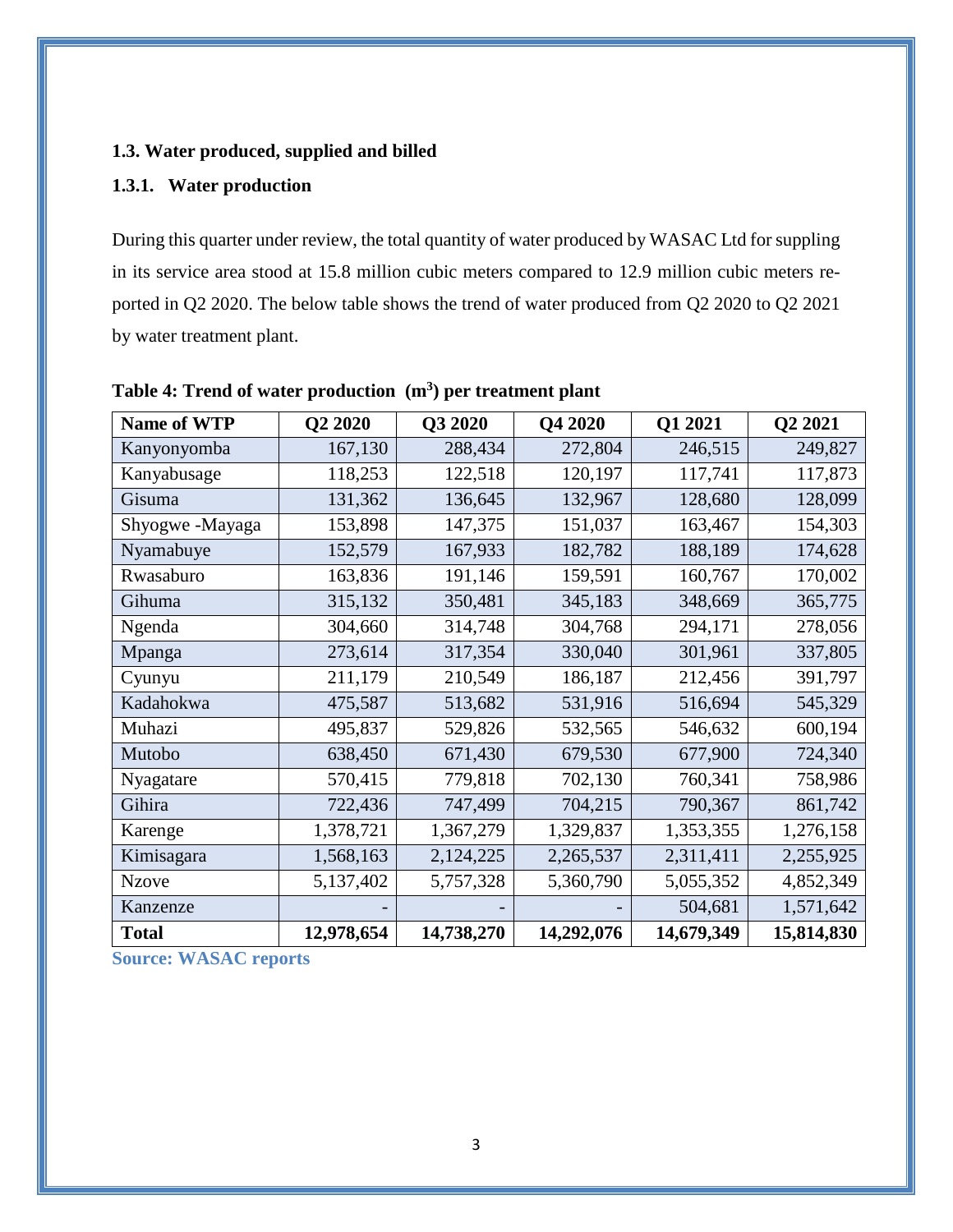#### <span id="page-6-0"></span>**1.3.2. Water supplied into the network**

During this quarter under review, the quantity of water supplied into the network was 14.9 million cubic meters. The difference of 835,706 cubic meters between water produced and supplied is an estimated water loss mainly from back washing and network flushing. In addition, the quantity of water supplied grew to 14.9 million cubic meters in Q2 2021 compared to 12.2 million cubic meters recorded in Q2 2020.

| <b>Location</b> | Q2 2020    | Q3 2020    | Q4 2020    | Q1 2021    | Q2 2021    |
|-----------------|------------|------------|------------|------------|------------|
| Kigali city     | 7,320,792  | 8,297,478  | 8,064,504  | 7,783,287  | 9,177,727  |
| Bugesera        | 462,365    | 598,345    | 568,580    | 563,182    | 515,296    |
| Gicumbi         | 148,761    | 164,771    | 182,423    | 188,027    | 174,466    |
| Huye            | 449,612    | 486,324    | 516,946    | 487,799    | 485,993    |
| Karongi         | 118,205    | 122,468    | 120,150    | 117,694    | 117,819    |
| Muhanga         | 312,388    | 318,181    | 326,948    | 319,374    | 354,265    |
| Musanze         | 650,598    | 671,255    | 679,365    | 677,725    | 605,607    |
| <b>Ngoma</b>    | 158,041    | 191,101    | 159,550    | 160,767    | 169,936    |
| Nyagatare       | 562,945    | 769,611    | 691,813    | 749,845    | 748,006    |
| Nyamagabe       | 130,105    | 135,244    | 131,572    | 127,187    | 126,885    |
| Nyanza          | 183,010    | 217,168    | 226,118    | 252,849    | 237,496    |
| Rubavu          | 710,296    | 735,658    | 693,106    | 751,198    | 812,520    |
| Ruhango         | 110,577    | 168,381    | 197,247    | 191,735    | 202,965    |
| Rusizi          | 211,167    | 210,306    | 185,826    | 185,826    | 391,601    |
| Rwamagana       | 717,267    | 767,651    | 719,735    | 781,213    | 858,542    |
| <b>Total</b>    | 12,246,129 | 13,853,942 | 13,463,883 | 13,337,708 | 14,979,124 |

<span id="page-6-1"></span>**Table 5: Trend of water supplied (m<sup>3</sup> ) from Q2 2020 to Q2 2021**

**Source: WASAC reports**